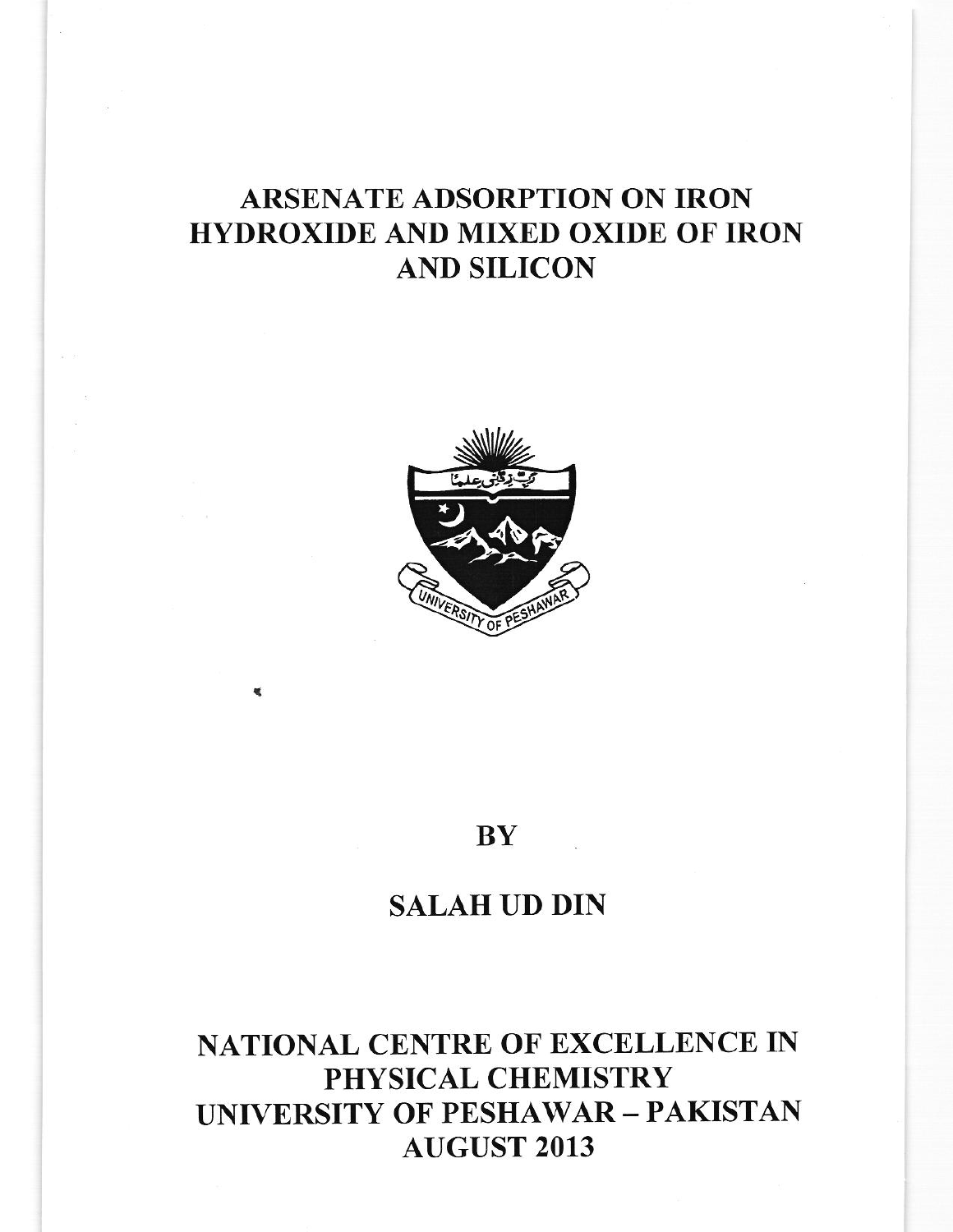# ARSENATE ADSORPTION ON IRON HYDROXIDE AND MIXED OXIDE OF IRON AND SILICON



A DISSERTATION SUBMITTED TO THE UNIVERSITY OF PESHAWAR IN PARTIAL FULFILLMENT OF THE REQUIREMENTS FOR THE DEGREE OF

### DOCTOR OF PHILOSOPHY IN PHYSICAL CHEMISTRY

BY

SALAH UD DIN

## NATIONAL CENTRE OF EXCELLENCE IN PHYSICAL CHEMISTRY UNIVERSITY OF PESHAWAR - PAKISTAN AUGUST 2013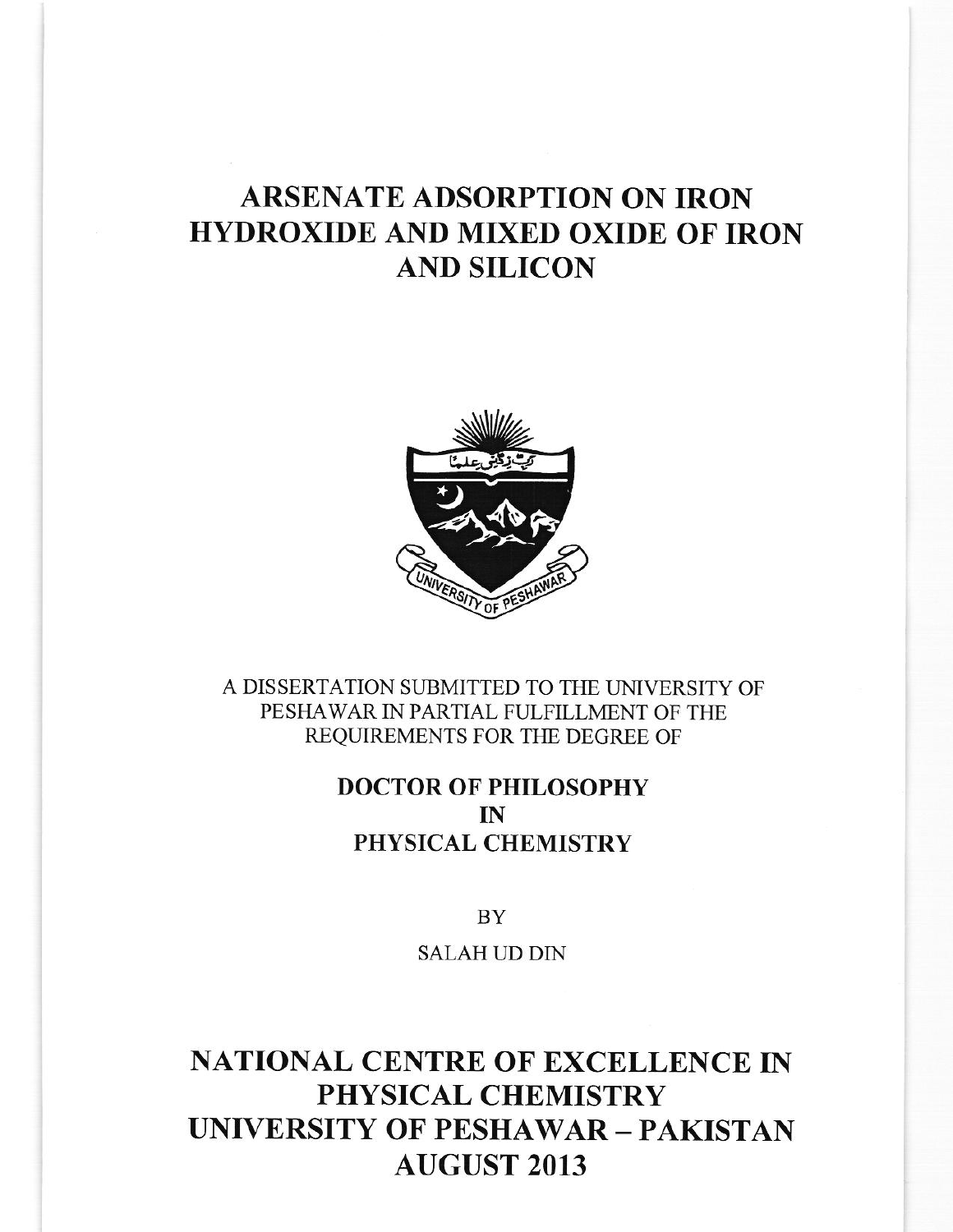## **NATIONAL CENTRE OF EXCELLENCE IN** PHYSICAL CHEMISTRY **UNIVERSITY OF PESHAWAR - PAKISTAN AUGUST 2013**

### IT IS RECOMMENDED THAT THE DISSERTATION PREPARED BY

### **SALAH UD DIN**

## ENTITLED "ARSENATE ADSORPTION ON IRON HYDROXIDE AND MIXED OXIDE OF IRON AND SILICON"

BE ACCEPTED AS FULFILLING THIS PART OF THE REQUIREMENTS FOR THE DEGREE OF

### **DOCTOR OF PHILOSOPHY**

#### $IN$

#### PHYSICAL CHEMISTRY

**RESEARCH SUPERVISOR** (PROF. DR. ABDUL NAEEM)

Jahira Mahmood

**CO-SUPERVISOR** (DR. TAHIRA MAHMOOD)

**APPROVED BY** mor

**IRECTOR** (PROF. DR. HASAN M. KHAN)

#### **EXAMINATION SATISFACTORY COMMITTEE ON THE FINAL EXAMINATION**

**EXTERNAL EXAMINER** 

**INTERNAL EXAMINER**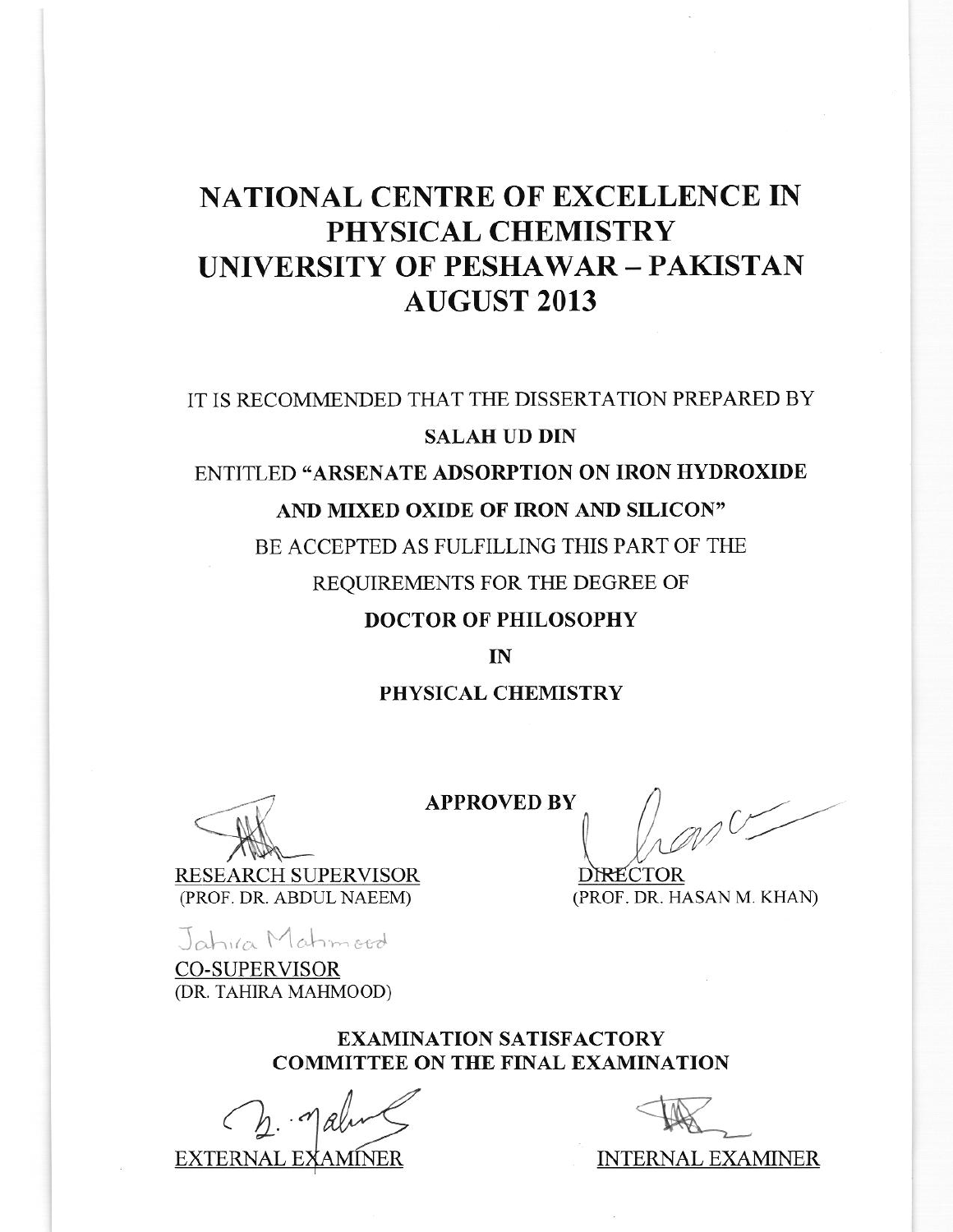This dissertation is affectionately dedicated to my purents whose interest in this, as in all my ventures, was never less than my own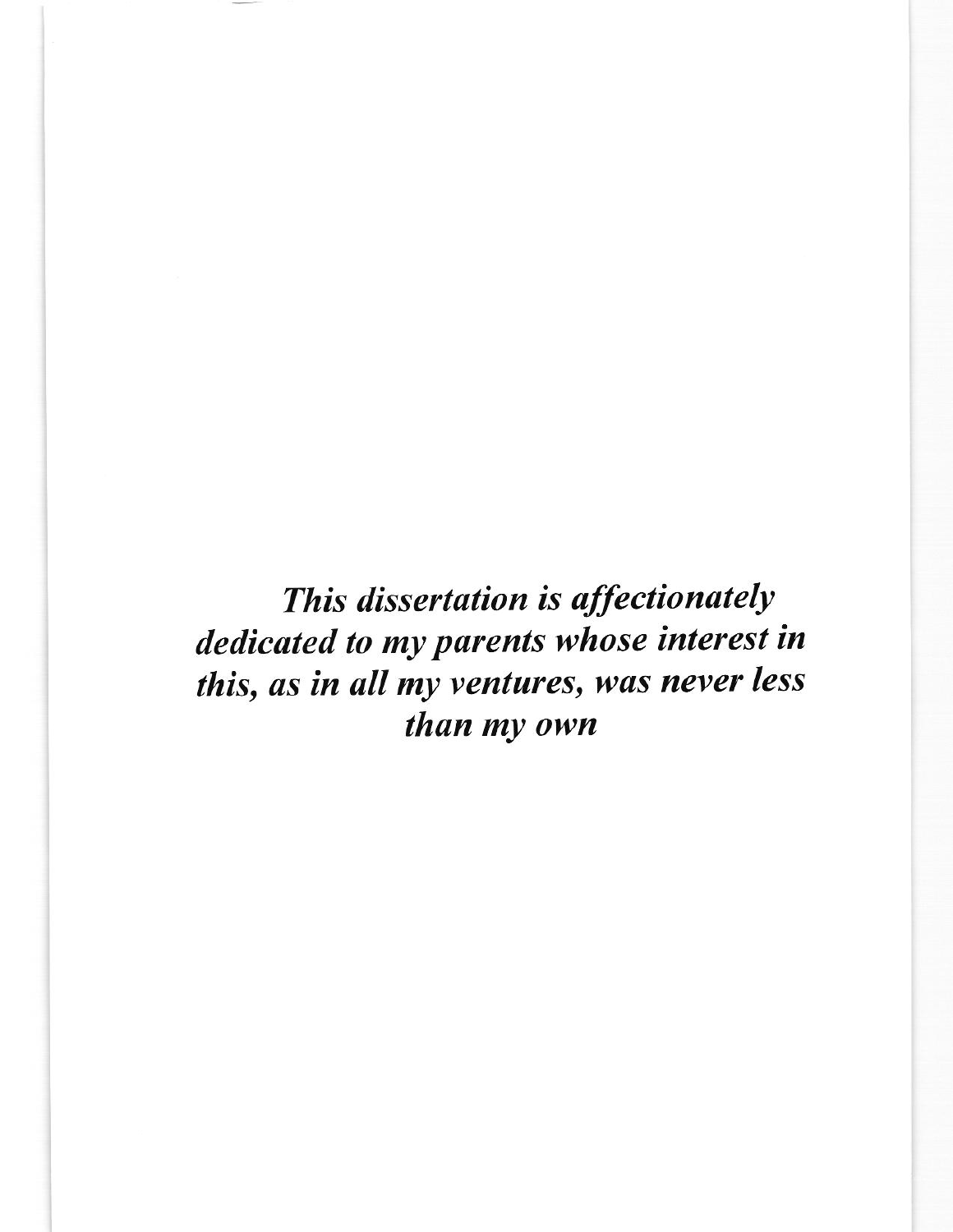| N <sub>0</sub>   | Contents                                               | Page         |
|------------------|--------------------------------------------------------|--------------|
|                  | Table of contents                                      | $\mathbf{i}$ |
|                  | List of figures                                        | vi           |
|                  | List of tables                                         | xiii         |
|                  | Abbreviations/Nomenclature                             | xvii         |
|                  | Acknowledgement                                        | xviii        |
|                  | Publications from this dissertation                    | XX           |
|                  | Abstract                                               | xxi          |
| <b>CHAPTER 1</b> | <b>INTRODUCTION</b>                                    | 1            |
| <b>CHAPTER 2</b> | <b>LITERATURE REVIEW</b>                               | 5            |
| 2.1.             | Background of arsenic                                  | 5            |
| 2.2.             | Distribution of arsenic in surface/ground water        | 7            |
| 2.3.             | Toxicity of arsenic                                    | 7            |
| 2.4.             | Sources of arsenic in the environment                  | 8            |
| 2.4.1.           | Natural sources                                        | 8            |
| 2.4.2.           | Anthropogenic sources                                  | 9            |
| 2.5.             | Arsenic in Pakistan                                    | 9            |
| 2.6.             | Adsorption of arsenic on different adsorbents          | 12           |
| 2.7.             | Mechanism of arsenic adsorption on metal oxides        | 18           |
|                  | surface                                                |              |
| 2.8.             | Mixed oxides                                           | 21           |
| 2.9.             | Effect of silica on the chemistry of iron hydroxide    | 22           |
| 2.10.            | Effect of pH on arsenic adsorption                     | 23           |
| 2.11.            | Effect of temperature on arsenic adsorption            | 26           |
| 2.12.            | Effect of background electrolyte on arsenic adsorption | 30           |
| 2.13.            | Effect of co-ions on arsenic adsorption                | 33           |
| 2.13.1.          | Effect of phosphates on arsenic adsorption             | 34           |
| 2.13.2.          | Effect of sulphates on arsenic adsorption              | 35           |
| 2.13.3.          | Effect of silica on arsenic adsorption                 | 36           |
| 2.14.            | Kinetics study of arsenic adsorption                   | 39           |
| <b>CHAPTER 3</b> | <b>EXPERIMENTAL</b>                                    | 44           |
| 3.1.             | Glassware and solutions                                | 44           |

### **TABLE OF CONTENTS**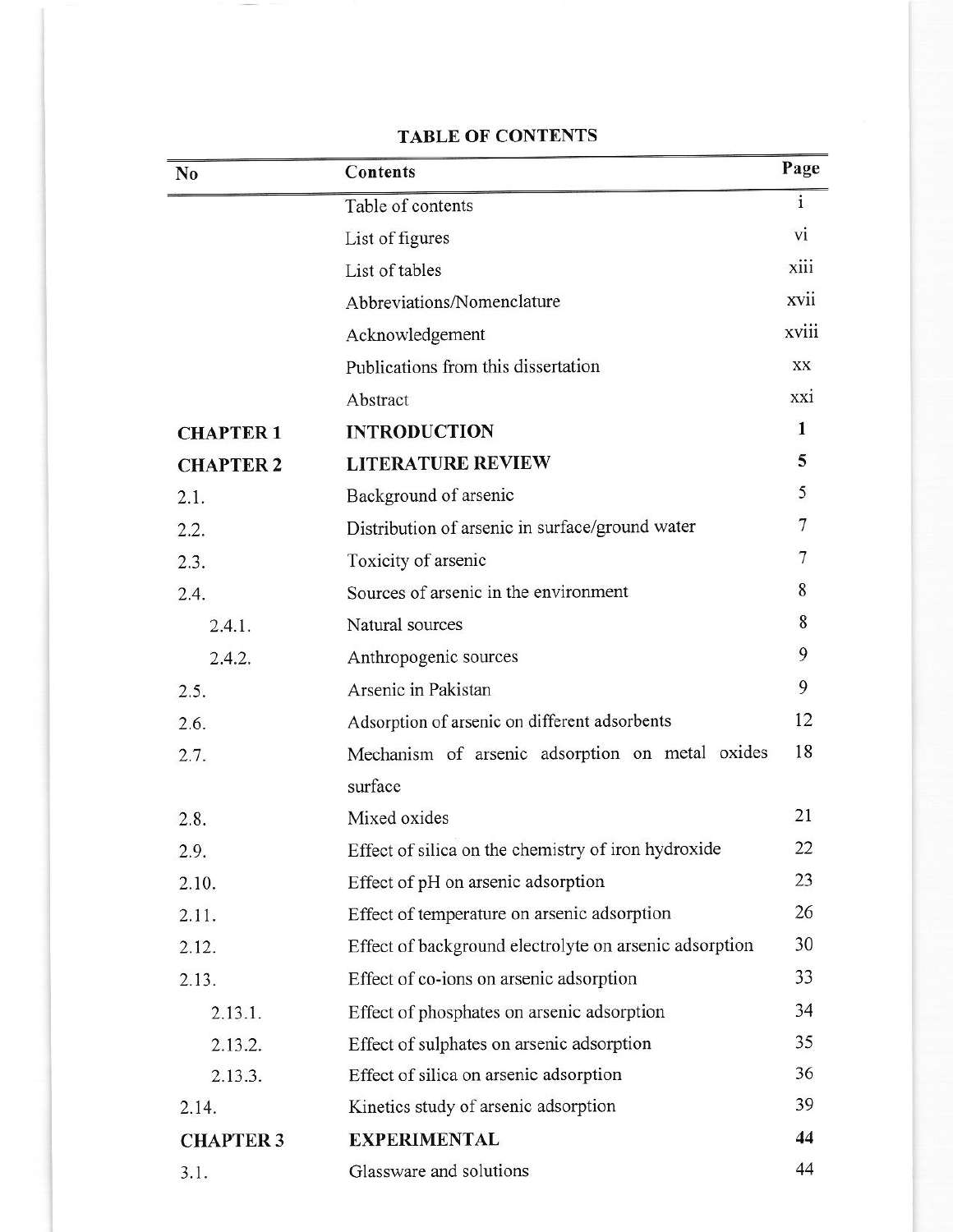| 3.2.             |          | Preparation of iron hydroxide                       | 44 |
|------------------|----------|-----------------------------------------------------|----|
| 3.3.             |          | Preparation of mixed oxide                          | 45 |
| 3.4.             |          | Materials characterization                          | 45 |
|                  | 3.4.1.   | Surface area measurements                           | 45 |
|                  | 3.4.2.   | SEM and EDX analyses                                | 46 |
|                  | 3.4.3.   | FTIR spectroscopy                                   | 46 |
|                  | 3.4.4.   | TG, DTG and DTA                                     | 46 |
|                  | 3.4.5.   | XRD analyses                                        | 47 |
|                  | 3.4.6.   | Calcination                                         | 47 |
|                  | 3.4.7.   | Point of zero charge (PZC)                          | 47 |
|                  | 3.4.8.   | Dissolution study                                   | 48 |
| 3.5.             |          | Adsorption kinetics                                 | 48 |
| 3.6.             |          | Adsorption studies                                  | 49 |
| 3.7.             |          | Desorption study                                    | 50 |
| <b>CHAPTER 4</b> |          | <b>RESULTS AND DISCUSSION</b>                       | 52 |
| 4.1.             |          | Characterization                                    | 52 |
|                  | 4.1.1.   | Characterization of iron hydroxide                  | 52 |
|                  | 4.1.1.1. | Surface area                                        | 52 |
|                  | 4.1.1.2. | Point of zero charge (PZC)                          | 52 |
|                  | 4.1.1.3. | FTIR spectroscopy                                   | 53 |
|                  | 4.1.1.4. | TG, DTG and DTA                                     | 53 |
|                  | 4.1.1.5. | <b>SEM/EDX</b>                                      | 56 |
|                  | 4.1.1.6. | XRD analysis                                        | 59 |
|                  | 4.1.1.7. | Dissolution of iron hydroxide                       | 59 |
| 4.1.2.           |          | Characterization of mixed oxide of iron and silicon | 62 |
|                  | 4.1.2.1. | Surface area                                        | 62 |
|                  | 4.1.2.2. | Point of zero charge (PZC)                          | 63 |
|                  | 4.1.2.3. | FTIR spectroscopy                                   | 63 |
|                  | 4.1.2.4. | TG, DTG and DTA                                     | 65 |
|                  | 4.1.2.5. | <b>SEM/EDX</b>                                      | 65 |
|                  | 4.1.2.6. | XRD analysis                                        | 68 |
|                  | 4.1.2.7. | Dissolution of iron hydroxide                       | 68 |
| 4.2.             |          | Arsenate adsorption study on iron hydroxide         | 72 |